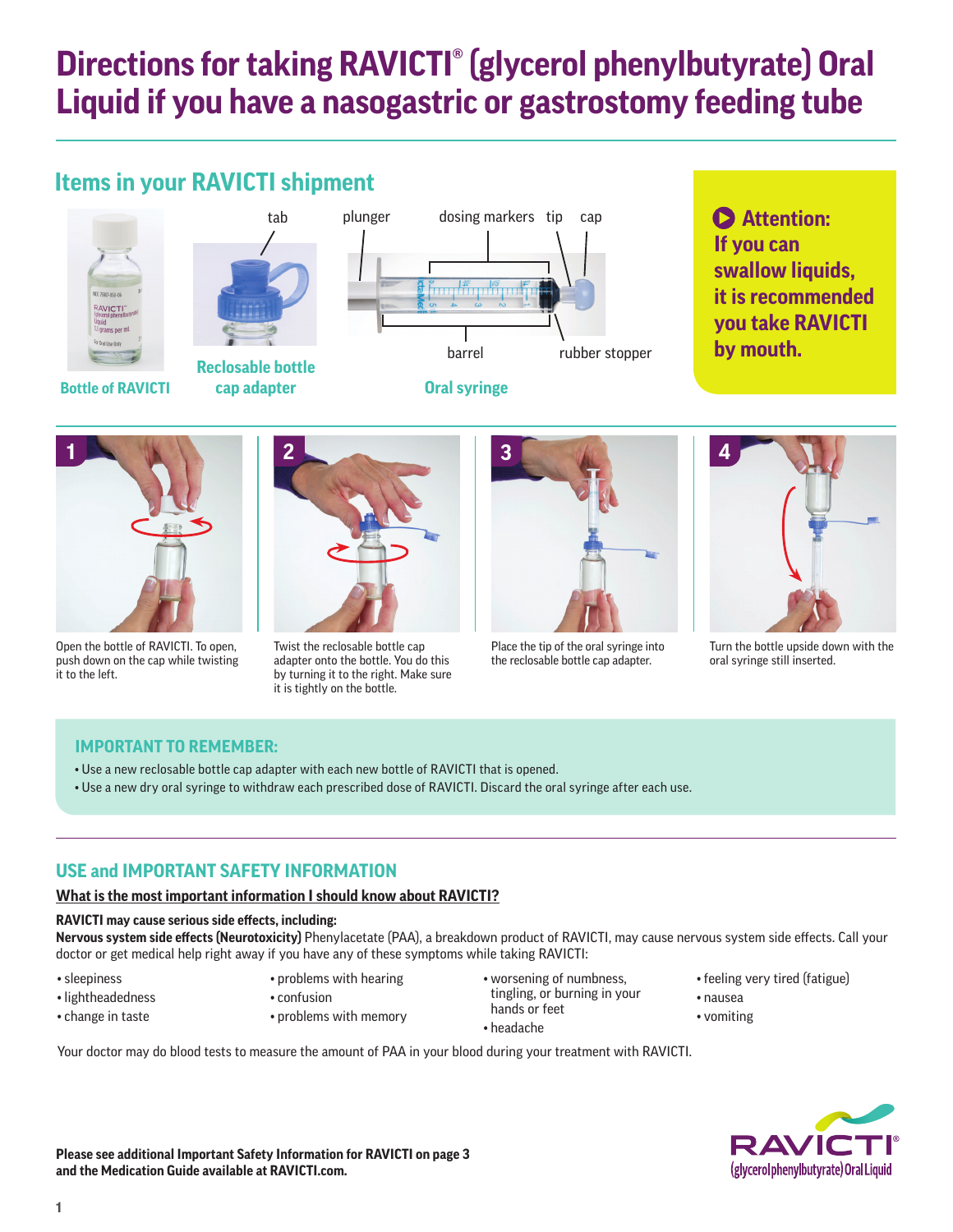

Get the medicine into the oral syringe by pulling the plunger back. Pull until the first line of the black rubber stopper is even with the dosing mark. The dosing marks are on the barrel of the oral syringe. Match the dosing mark to the amount of medicine prescribed by your doctor.

**EXAMPLE**: If your prescribed dose is 3 mL, the first line of the rubber stopper should be even with the 3-mL dosing mark on the barrel of the oral syringe.

**NOTE**: Pull the plunger slowly. This will help keep large air bubbles from forming in the medicine.



Turn the bottle back to its upright position.



**If there are large air bubbles**, push the medicine back into the bottle. Do this slowly. Draw up the medicine again (repeat steps 3 through 6).



Place the tip of the oral syringe into the smaller port of the feeding tube. The smaller port is used for medicine. **Ask your doctor** if you are not sure which port to use.



Slowly and carefully push the medicine into the feeding tube. Make sure all of the medicine is pushed out of the oral syringe.



Remove the oral syringe from the feeding tube. Discard the oral syringe.



Tightly close the tethered tab on the reclosable bottle cap adapter after each use. Do not rinse the reclosable bottle cap adapter.

**NOTE**: If RAVICTI is in contact with water, it will become cloudy in appearance. If the contents are in contact with water or cloudy, then do not use the remaining RAVICTI and contact the prescribing physician or pharmacy.

Discard the RAVICTI bottle and any remaining contents 28 days after opening.



**IMPORTANT:** Use a separate large syringe to flush water into the feeding tube. Flush once with at least 10 mL of water or formula and allow the flush to drain. If needed, flush a second time with at least an additional 10 mL of water or formula to clear the tube.

**NOTE**: A large syringe should have come in the box containing your feeding tube.

# **IMPORTANT TO REMEMBER:**

- Take the exact amount of RAVICTI (glycerol phenylbutyrate) Oral Liquid as instructed by your doctor.
- Your doctor may change your dose if needed.
- Take RAVICTI with food or formula.
- In an infant who is breastfeeding, give RAVICTI just prior to breastfeeding.
- Use a new reclosable bottle cap adapter with each new bottle of RAVICTI that is opened.
- Use a new dry oral syringe to withdraw each prescribed dose of RAVICTI.

If you take too much RAVICTI, call your doctor or the Poison Control Center at 1-800-222-1222 or go to the nearest hospital emergency room right away. Do not stop taking RAVICTI unless your doctor tells you to stop.

- **If you miss a dose of RAVICTI, take it as soon as possible.**
- **Do not take 2 doses of RAVICTI at the same time.**
- **If you miss more than 1 dose and are not feeling well, call your doctor or nurse right away.**

If you still have questions about how to take RAVICTI with an oral syringe, please contact your doctor for more information.



**Please see additional Important Safety Information for RAVICTI on page 3 and the Medication Guide available at RAVICTI.com.**